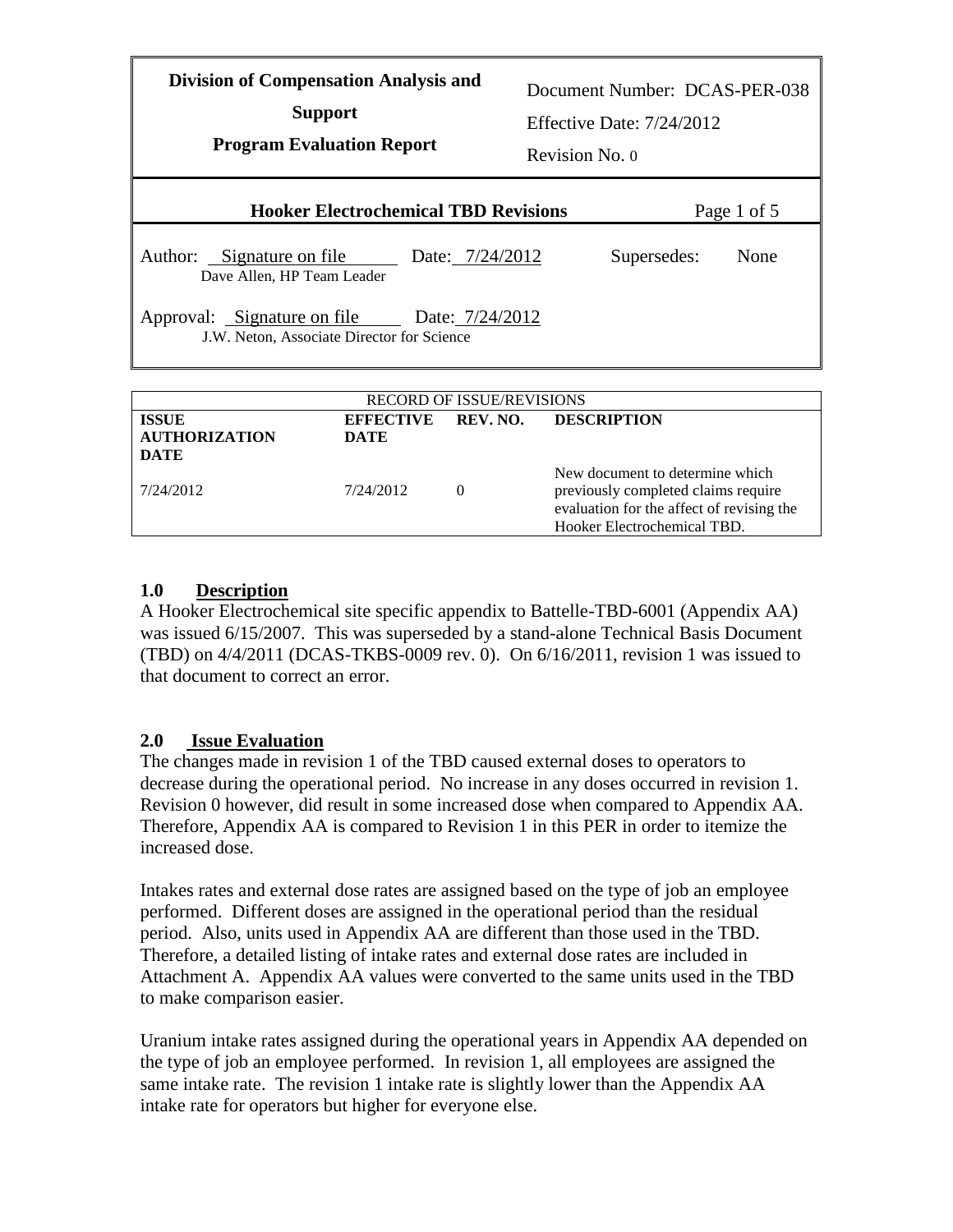| <b>Division of Compensation Analysis and</b><br><b>Support</b><br><b>Program Evaluation Plan</b> |  | Document Number: DCAS-PER-038 |  |
|--------------------------------------------------------------------------------------------------|--|-------------------------------|--|
|                                                                                                  |  |                               |  |

External dose rates assigned during operational years in Appendix AA are higher than those assigned in revision 1 of the TBD. Therefore, operational year external dose was not evaluated further in this PER.

Uranium intake rates assigned during the residual contamination period in Appendix AA are identical to the intake rates assigned in revision 1 of the TBD. Therefore, residual period internal dose was not evaluated further in this PER.

External dose rates from photon radiation assigned in the residual contamination period in Appendix AA are higher than those assigned in revision 1 of the TBD. However, the external shallow dose rates are higher in the residual period in revision 1 to the TBD.

Therefore, the dose assignments that increased in the current revision compared to previous documents are:

- Uranium intakes during the operational years for everyone not originally assigned the operator intakes (labeled Plant Floor High intakes in Appendix AA).
- Shallow dose rates during the residual period for all job categories.

### **3.0 Plan for Resolution or Corrective Action**

Based on the issues described above, two populations of claims potentially affected by these revisions were determined. The first population was based on the following criteria:

- 1. Probability of Causation (PC) less than 50%
- 2. Most recent version of the dose reconstruction approved by DCAS on or prior to April 4, 2011 (issue date of revision 0 of the TBD. Revision 1 decreased doses from there).
- 3. Employed at the Hooker Electrochemical between 1946 and 1976 (residual period).
- 4. Diagnosed with a skin cancer (only the shallow dose was increased).

These criteria identified total of 14 claims. These cases were evaluated further as discussed below.

The second population of potentially affected claims was developed from the following criteria:

1. Probability of Causation (PC) less than 50%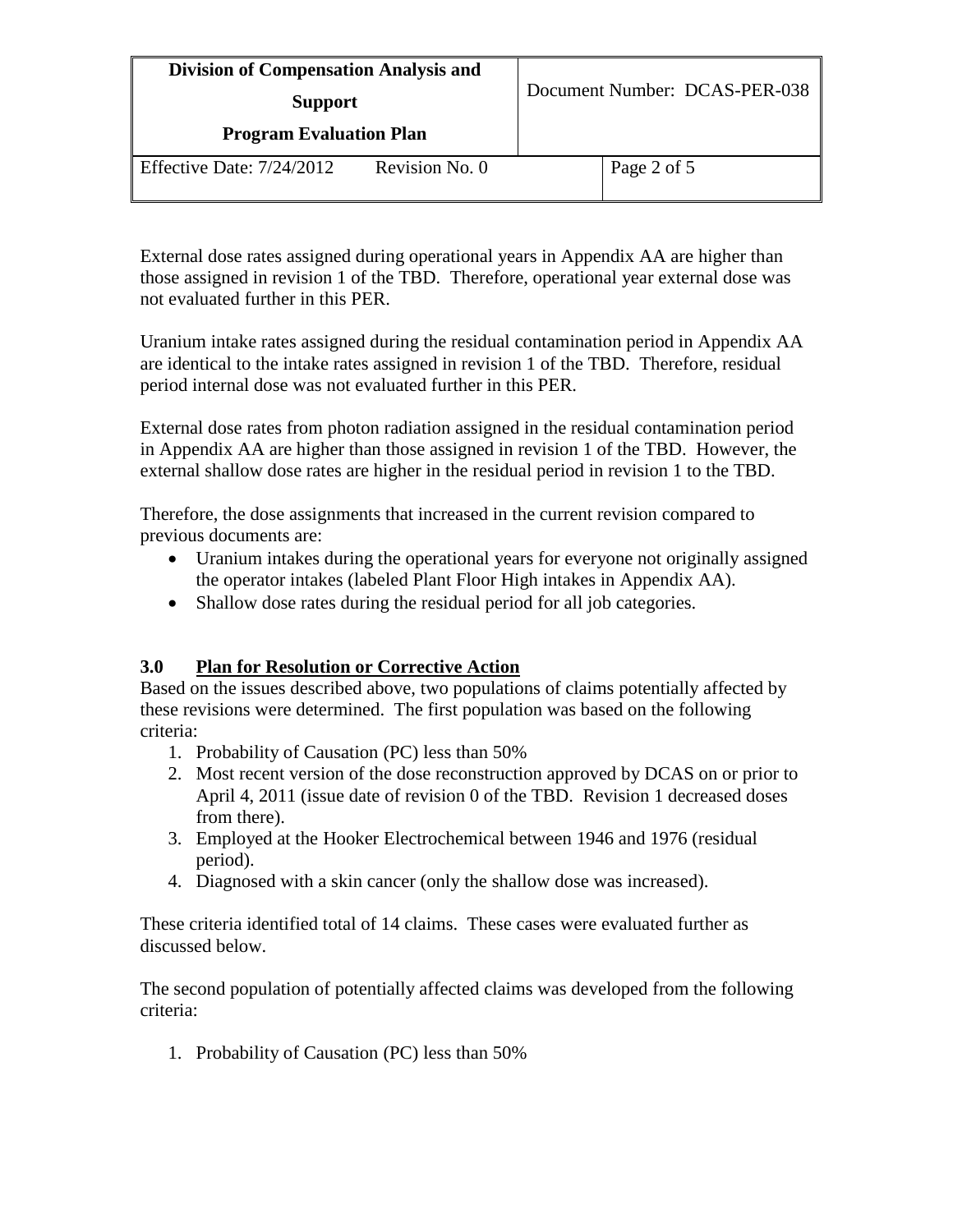| <b>Division of Compensation Analysis and</b><br><b>Support</b><br><b>Program Evaluation Plan</b> |  | Document Number: DCAS-PER-038 |  |
|--------------------------------------------------------------------------------------------------|--|-------------------------------|--|
| Revision No. 0<br>Effective Date: 7/24/2012                                                      |  | Page 3 of 5                   |  |

- 2. Most recent version of the dose reconstruction approved by DCAS on or prior to April 4, 2011 (issue date of revision 0 of the TBD. Revision 1 decreased doses from there).
- 3. Employed at the Hooker Electrochemical between 7/11/1944 and 1/15/1946 (operational period).

These criteria identified total of 39 claims. These claims were reviewed to determine if the intake assigned in the dose reconstruction was higher or lower than that assigned in revision 1 of the TBD. Thirty three of the claims reviewed were determined to have been assigned the "Plant Floor High" intake rate from Appendix AA. The intake rate in revision 1 is slightly lower than that so these claims required no further evaluation. The remaining six claims were evaluated further as discussed below.

### **3.1 Determination of claims which will not change due to TBD revision.**

For the twenty claims requiring further evaluation, dose was recalculated using all current dose reconstruction methods including the current version of the TBD. From that recalculated dose, a new probability of causation was determined. The probability of causation remained below 45% for 19 of the 20 claims. The probability of causation for the remaining claim fell between 45% and 50%. In accordance with NIOSH procedures, IREP was run 30 times with 10,000 iterations for each run. The final probability of causation was still below 50% and slightly lower than the original probability of causation.

As a result of this review, the revisions to the Hooker Electrochemical TBD did not result in the probability of causation of any previously completed claims rising to greater than 50%. A listing of those claims evaluated and their final disposition will be forwarded to the Department of Labor.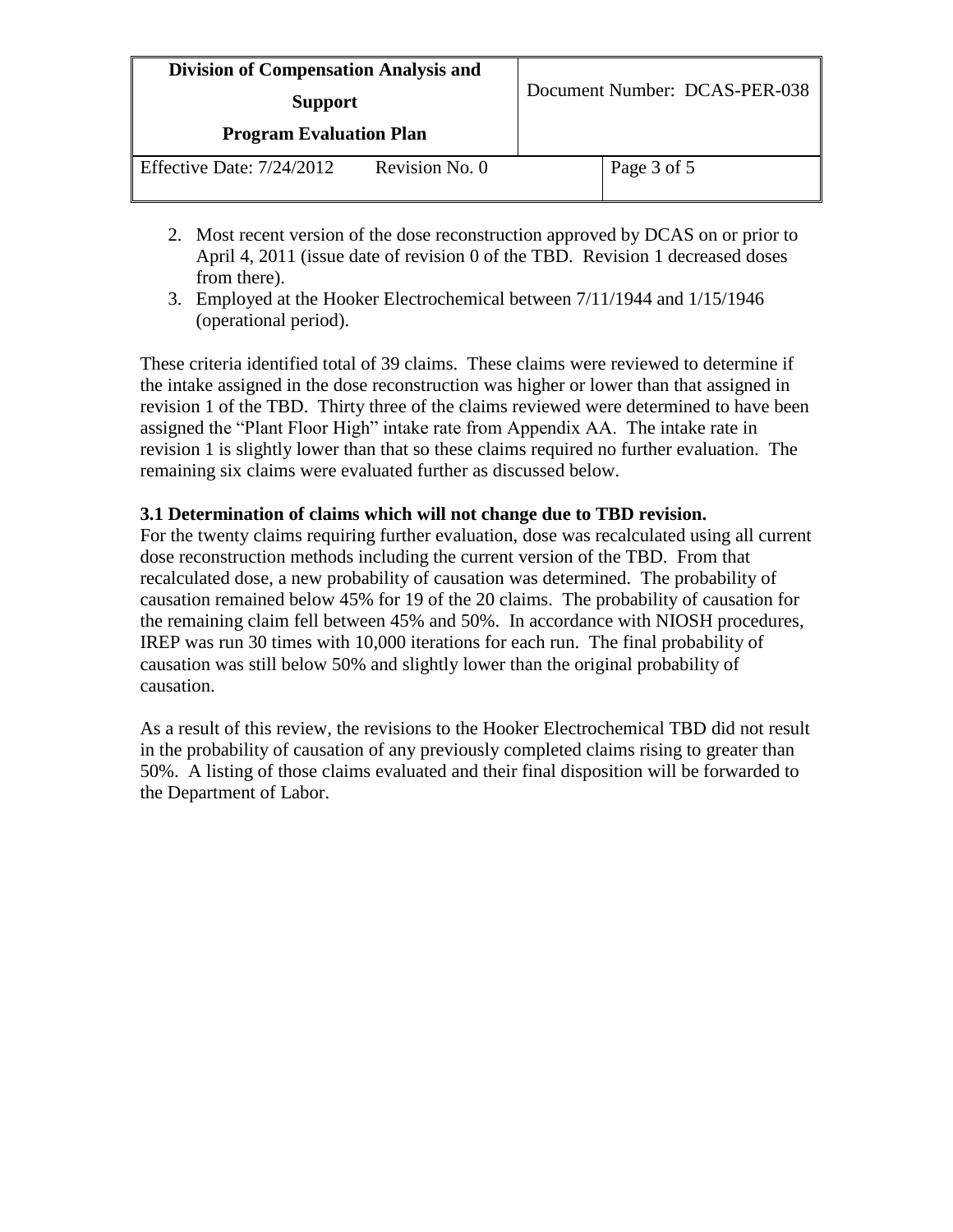| <b>Division of Compensation Analysis and</b><br><b>Support</b><br><b>Program Evaluation Plan</b> |                | Document Number: DCAS-PER-038 |             |
|--------------------------------------------------------------------------------------------------|----------------|-------------------------------|-------------|
|                                                                                                  |                |                               |             |
| Effective Date: 7/24/2012                                                                        | Revision No. 0 |                               | Page 4 of 5 |

# **Attachment A – Comparison of Assigned Doses and Intake Rates**

The "Plant Floor High" job category in Appendix AA is equivalent to the "Operator" job category in the TBD. The "Plant Floor Low" job category in Appendix AA is equivalent to the "Laborer" job category in the TBD.

Inhalation Intakes

|                               | App. AA       | Rev <sub>0</sub> | Rev 1   |
|-------------------------------|---------------|------------------|---------|
| <b>Operational</b> - Operator | 343 dpm/day   | 340 dpm/day      | 340     |
|                               |               |                  | dpm/day |
| Operational - Laborer         | $172$ dpm/day | 340 dpm/day      | 340     |
|                               |               |                  | dpm/day |
| Operational -                 | 85.8 dpm/day  | 340 dpm/day      | 340     |
| Supervisor                    |               |                  | dpm/day |
| Operational - Clerical        | 8.58 dpm/day  | 340 dpm/day      | 340     |
|                               |               |                  | dpm/day |
| $Residual - All$              | $2.2$ dpm/day | $2.2$ dpm/day    | 2.2     |
|                               |               |                  | dpm/day |

Ingestion intakes are proportional to the inhalation intakes in each revision Appendix AA inhalation rates converted from pCi/day to dpm/day

#### External Gamma

|                               | App. AA (mr/year) | Rev 0 (mr/year) | Rev 1     |
|-------------------------------|-------------------|-----------------|-----------|
|                               |                   |                 | (mr/year) |
| <b>Operational</b> - Operator | 147               | 14.755          | 1.885     |
| Operational - Laborer         | 73.4              | 0.455           | 0.455     |
| Operational -                 | 36.9              | 0.228           | 0.228     |
| Supervisor                    |                   |                 |           |
| Operational - Clerical        | 3.69              | 0.0228          | 0.0228    |
| Residual - Operator           | 137               | 0.455           | 0.455     |
| Residual - Laborer            | 68.6              | 0.455           | 0.455     |
| Residual - Supervisor         | 34.3              | 0.228           | 0.228     |
| Residual - Clerical           | 3.43              | 0.0228          | 0.0228    |

Appendix AA values converted from mr/day to mr/year